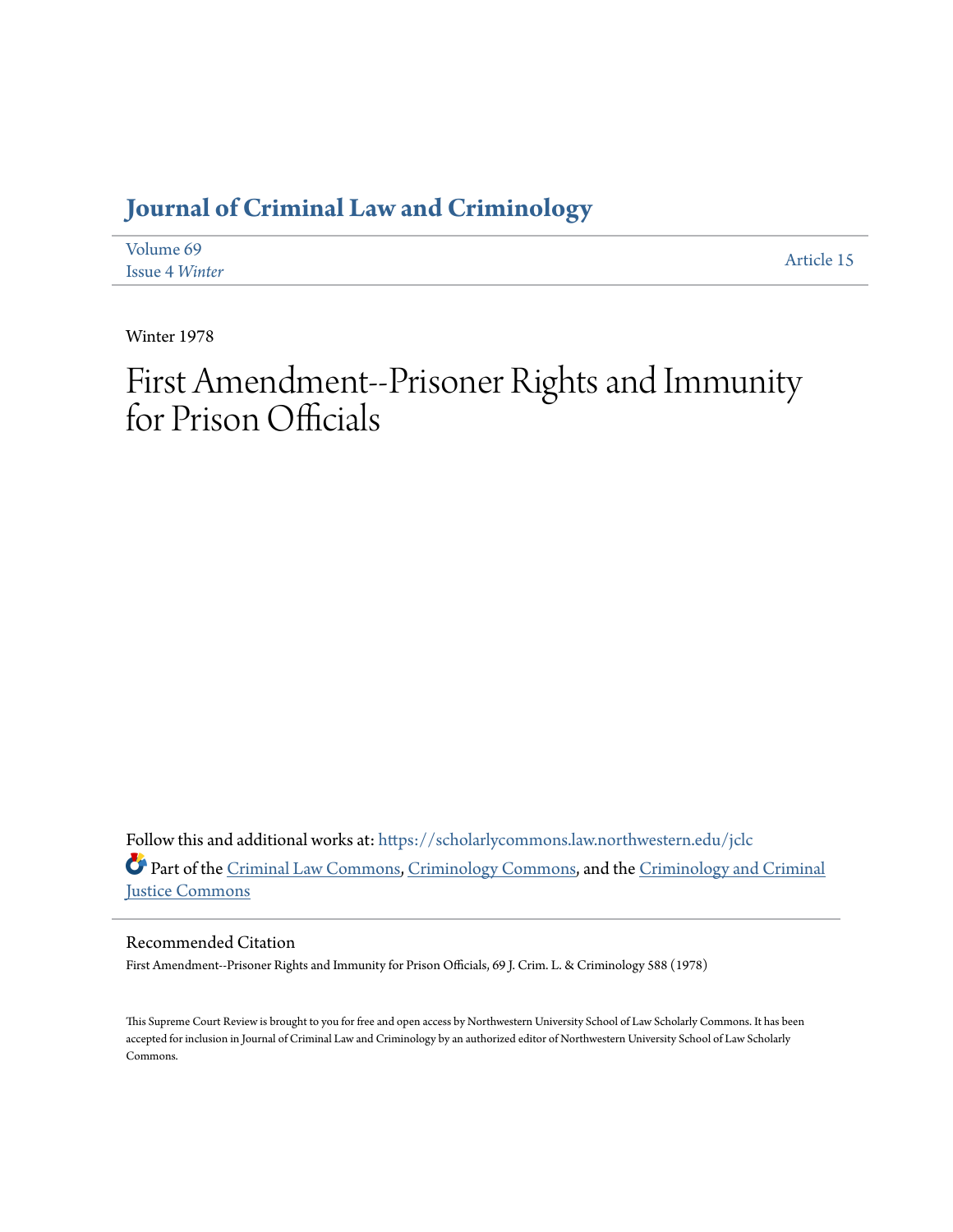## PRISON **OFFICIALS**

#### Procunier v. Navarette, 434 **U.S. 555 (1978)**

In *Procunier v. Navarette,'* the Supreme Court held that prison officials, charged with negligently interfering with a prison inmate's mail, $^2$  had a qualified immunity from suits brought under 42 U.S.C. § 1983.<sup>3</sup> The Court stated that, in determining whether a state official had acted in good-faith to retain his qualified immunity,<sup>4</sup> the threshold question would be whether the constitutional right alleged to have been violated was "clearly established." The Court, concluding that "there was no 'clearly established' First and Fourteenth Amendment right with respect to the correspondence of convicted prisoners<sup>35</sup> at the time the alleged conduct occurred, held that the defendants acted in good faith and so retained a qualified immunity.6

#### **I**

Respondent, Apolinar Navarette was an inmate at Soledad prison in California at the time he

'434 **U.S.** 555 **(1978).** <sup>2</sup>**The** officials charged included the Director of the State Department of Corrections, the Warden and Assistant Warden of Soledad, a member of the prison staff in charge of handling incoming and outgoing prisoner mail, and four unnamed defendants. The letters alleged to have been interfered with were to legal assistance groups, law students, the news media and inmates in other state prisons, as well as personal friends.

**<sup>3</sup>**42 **U.S.C.** § **1983 (1970)** provides:

Every person who, under color of any statute, ordinance, regulation, custom, or usage, of any State or Territory, subjects, or causes to be subjected, any citizen of the United States... to the deprivation of any rights, privileges, or immunities secured **by** the Constitution and laws, shall be liable to the party injured in an action at law, suit in equity, or

other proper proceeding for redress. <sup>4</sup>The Court has described the difference between an absolute immunity and a qualified immunity in procedural terms. Procedurally, an absolute immunity "defeats a suit at the outset" so long as the act sued upon was done within the sphere of the official's duties. Imbler v. Pachtman, 424 U.S. 409, 419 n.3 (1976); Pierson v. Ray, **386** U.S. 547, 554 (1967); Tenney v. Brandhove, 341 U.S. 367, 376, **378** (1951). Whether an official is accorded a qualified immunity from suit "depends upon the circumstances and motivations of his actions as established **by** the evidence at trial." *Inibler,* 424 **U.S.** at 419 n.3. These "circumstances and motivations," the basis of a good faith immunity, will be discussed in section **II** *infra.*

" 434 **U.& at 563-64. <sup>6</sup> id.**

instituted suit against the prison officials in question. During his prison term, Navarette had been prison law librarian, had participated in a lawstudent visitation program and **had** prepared writs and pleadings on behalf of himself and other inmates. Navarette alleged that from September **1, 1971** to December **11, 1972,** prison officials violated his first amendment right to correspond **by** confiscating and interfering with his mail.<sup>7</sup> He further alleged that the officials, in an effort to hamper his legal activities, violated his right of access to the courts **by** removing him as law librarian and **by** terminating a law student visitation program.<sup>8</sup> These violations were alleged to have been committed either knowingly or negligently. Navarette sued for damages under 42 **U.S.C.** §§ **1983** and **1985.9**

The district court granted summary judgment for the defendants as to the first three claims, and dismissed the fourth through ninth claims for failure to state a federal claim. On appeal, the Ninth Circuit reversed as to claims one through six. <sup>10</sup>**As** to claims one and two, concerning the alleged deprivation of Navarette's right to correspond, the court of appeals first held that the interference with Navarette's mail violated his first amendment rights. In support of this decision, the court cited

**<sup>7</sup>**Navarette v. Enomoto, **536** F.2d 277, **279** (9th Cir.

1976). **<sup>8</sup>**Specifically, *Navarette* set out nine complaints. Claims one and two alleged that prison officials deliberately refused to mail certain letters, or to send others **by** registered mail, all in violation of the federal constitution and the prison's mail regulations then in effect. Claims four and five alleged that his removal as prison librarian was designed to punish him for, or hamper him in, his legal activities, thus depriving him of his right of access to the courts. Claims three and six alleged that these acts were committed negligently. Claims seven through nine, "realleged the substance of claims 1 through 6 and sought to hold the supervisory officials liable upon a theory of vicarious rather than personal liability." 434 **U.S.** at **559** n.4.

**9** 42 **U.S.C.** § **1985 (1970)** details certain conspiracies interfering with civil rights.

**t <sup>0</sup>**Navarette v. Enomoto, **536 F.2d 277, 279** (9th Cir. **1976).** The court of appeals agreed with the district court that claims seven through nine failed to state a federal claim.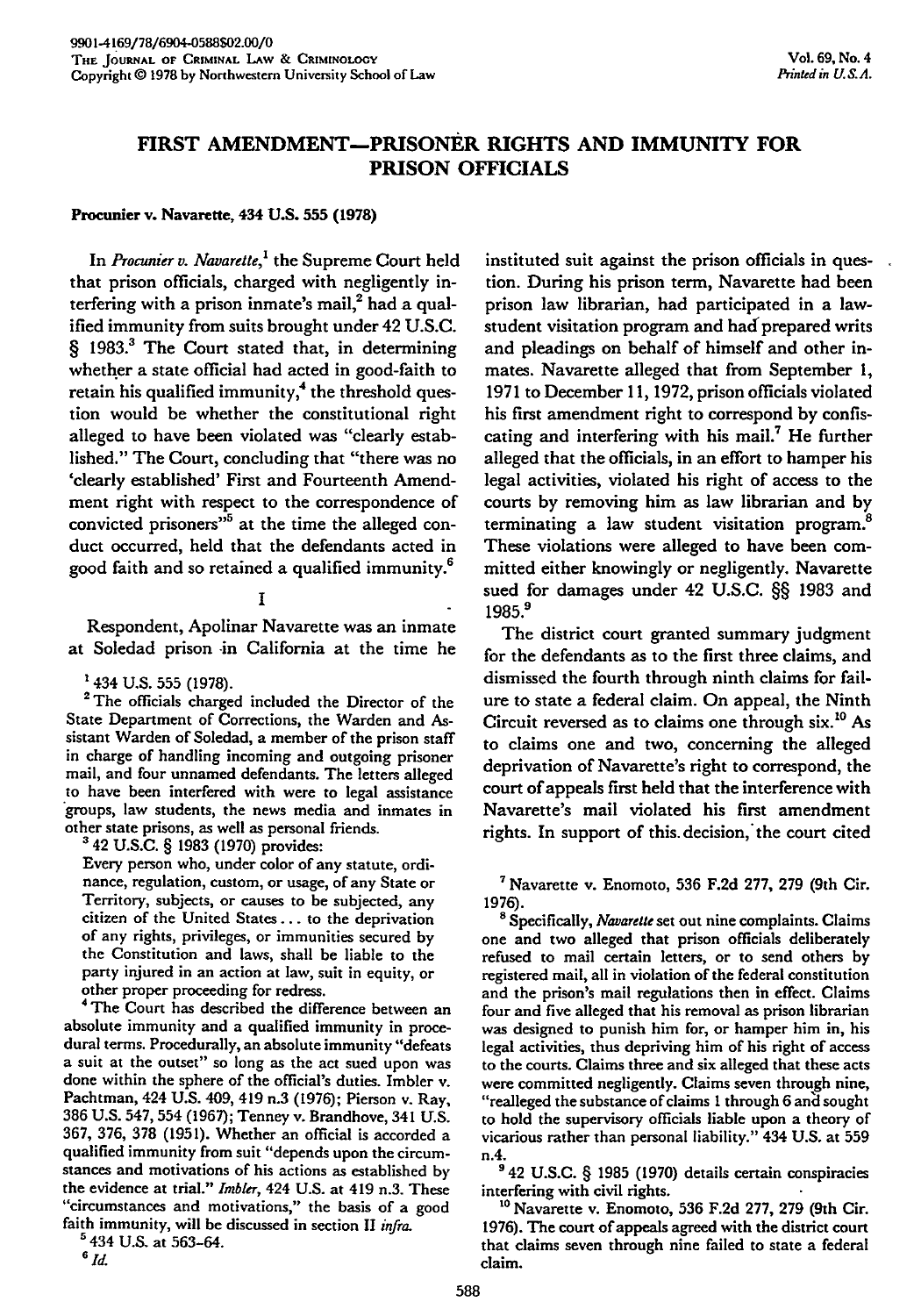two Ninth Circuit cases that had indicated that prisoners retained their rights to free expression while in jail." The court also relied on *Martinez v. Procunier,12* which had held that the regulations then governing censorship of prisoner mail in California violated prisoners' first amendment rights to correspond.<sup>13</sup>

The court of appeals determined that prison officials had a qualified immunity from suits for damages brought under section 1983, but held that as Navarette's allegations contradicted the officials' claims of good faith, it was necessary to consider issues of fact. This holding precluded summary judgment.<sup>14</sup> The court then reversed as to claims four and five, holding that the removal of Navarette as prison librarian and the termination of the law student visitation program, because of his legal activities, violated Navarette's right of access to the 15 courts.<sup>15</sup>

Finally, the court of appeals held that a claim of "negligent misapplication" of the prison mail regulations **by** subordinate officials, and the negligent training of those subordinates **by** supervising officials, resulting in the violation of Navarette's constitutional rights, stated a cause of action urder section **1983.16** The court cited *Monroe v. Pape,7* for the proposition that section **1983** "should be read against a background of tort liability that makes a man responsible for the natural consequences of his actions."<sup>18</sup> Thus, the court of appeals declared that a deprivation of "fundamental and reasonably well-defined" rights "need not be purposeful to be actionable under section **1983."'19**

The only question on which the Supreme Court granted certiorari was "[w]hether **[a]** negligent failure to mail certain of a prisoner's outgoing letters states a cause of action under section **1983?'' 2D** Two

**11** McKinney v. **De** Bord, **507 F.2d 501** (9th Cir. 1974); Seattle Tacoma Newspaper Guild Local # **82** v. Parker, <sup>480</sup>**F.2d 1062** (9th Cir. **1973). 12 354** F. Supp. **1092 (N.D.** Cal. **1973). '3** However, as the Court in *Navareltt* **pointed out, the**

Supreme Court in Procunier v. Martinez, 416 **U.S. 396** (1974) affirmed the decision in that case on the narrower ground that the prison regulations violated the constitutional rights of those addressees and senders outside of prison, rather than the prisoners' themselves. 434 **U.S.** at **563.**

"4 **536 F.2d** at 280.

 $15$   $\overline{Id}$ 

*"aId*

**17365 U.S. 167 (1961).**

**18 536 F.2d** at **287** (quoting Monroe v. Pape, **365 U.S. 167, 180 (1961)). " 536 F.2d** at **281-82.**

20 434 **U.S.** at **559** n.6. The Supreme Court did not

subsidiary issues deemed essential to the Court's analysis were "whether at the time of the occurrence of the relevant events the Federal Constitution had been construed to protect Navarette's mailing privileges and whether petitioners knew or should have known that their alleged conduct violated Navarette's constitutional rights."<sup>21</sup>

Justice White, writing for the Court, $^{22}$  agreed with the court of appeals that state prison officials possess a qualified immunity from liability in a section 1983 suit for damages.<sup>23</sup> He noted that Congress, in enacting section **1983,** did not intend a "wholesale revocation of the common law immunity afforded government officials."<sup>24</sup> However, unlike earlier Supreme Court cases<sup>25</sup> where the Court had accorded a qualified immunity, the Court here refused to support the extension of this immunity to prison officials either **by** specifically inquiring whether a similar immunity had been accorded these officials under common law, or citing public policy demanding that such an immunity be granted. Rather, the Court simply provided a footnote stating that the courts of appeals have "generally accorded prison and jail administrators performing discretionary functions a qualified immunity from monetary liability under § **1983."<sup>26</sup>**

The Court next turned to the standards set out

grant certiorari on the question of whether Navarette's removal as prison law librarian and the termination of the law student visitation program violated his right of access to the courts. The Court also refused to grant certiorari on the question of "[w]hether deliberate refusal to mail certain of a prisoner's correspondence in **1971- 1972** prior to Procunier v. Martinez, 416 **U.S. 396** (1974), and refusal to send certain correspondence **by** registered. mail states a cause of action for violation of his First Amendment right to free expression?" Id. at 559 n.6 (quoting the **petition for certiorari).** 21 434 **U.S.** at **560** n.6.

<sup>22</sup> The majority included Justices Brennan, Stewart, Marshall, Blackmun, Powell and Rehnquist.

**23 434** U.S. at 561. *<sup>24</sup> Id.* As the immunity question stood prior to *Navarette:* legislators (lenney **v.** Brandhove, 341 U.S. **367** (1951)); judges (Pierson v- Ray, **386** U.S. 547 **(1967));** and prosecutors (Imbler v. Pachtman, 424 U.S. 409 **(1976))** were accorded an absolute immunity from suits brought under section **1983.** Policemen (Pierson v. Ray, **386** U.S. 547 **(1967));** governors and their principal subordinates (Scheuer v. Rhodes, 416 U.S. **232** (1974)); school board members (Wood *v.* Strickland, 420 **U.S. 308** (1975)) and mental hospital superintendents (O'Connor v. Donaldson, 422 **US. 563 (1975))** have been accorded a qualified immunity.

*2" See* Wood v. Strickland, 420 **U.S. 308 (1975),** Scheuer **v.** Rhodes, 416 **U.S. 232** (1974), and Pierson v. Ray, **386 U.S.** 547 **(1967). 26434 U.S.** at **561** n.7.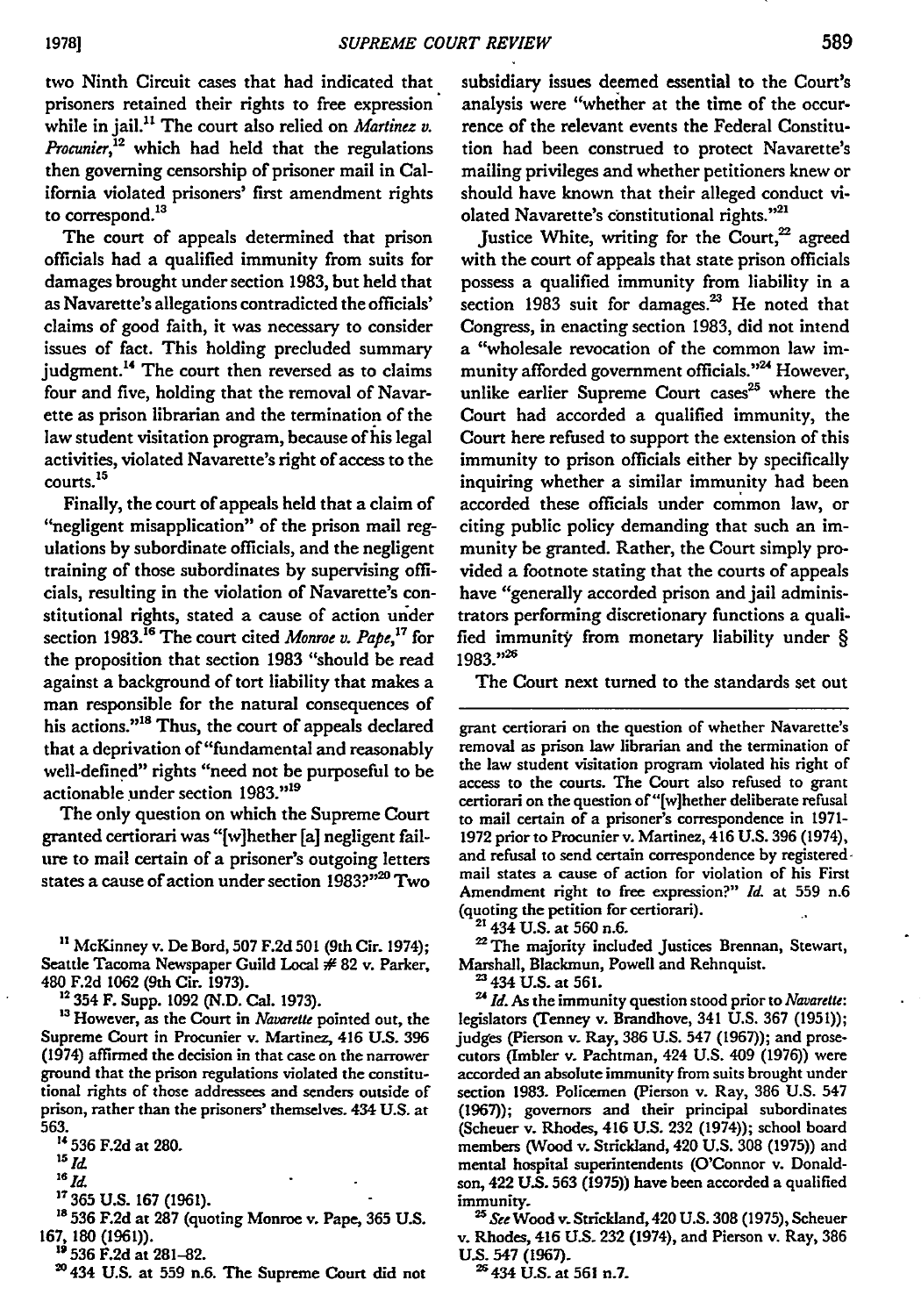in *Scheuer v. Rhodes<sup>27</sup>*and *Wood v. Strickland,28* stipulating how state officials may retain that immunity. The Court first noted that under the standard in *Scheuer,* the qualified immunity could vary according to the "scope of discretion and responsibilities of the office and all the circumstances as they reasonably appeared at the time of the action."<sup>29</sup> The Court then appeared to determine that the scope of immunity to be accorded these prison officials was similar to that accorded school board members in *Wood.* In so doing, the Court appears to have reasoned that prison officials, like school board members, required a degree of immunity such that they would not be deterred from exercising their discretion with independence and decisiveness, when acting in good faith. $30$ 

Thus the Court, applying the *Wood* standard, held that a prison official could not be considered to have acted in good faith, and would therefore lose his immunity if: a) the constitutional right alleged to have been violated was clearly established and the official knew or should have known of that constitutional right or the official knew or should have known that his conduct violated the constitutional rights of the plaintiff; or, b) the official acted with malicious intention to cause a deprivation of constitutional rights or other injury to the plaintiff.<sup>31</sup>

The threshold question in applying this standard was whether the constitutional right alleged to have been violated was "clearly established."<sup>32</sup> The Court held that, in the instant case, it was not. The Court noted that those cases cited by the court of appeals in support of its assertion that Navarette did have a first amendment right to correspond, were decided *after* the alleged constitutional viola-

**<sup>27</sup>**416 U.S. 232 (1974). In *Scheuer,* a case arising out of the deaths of four students shot by members of the Ohio National Guard during student protests on the Kent State campus, the Court held that the Governor and his principal subordinates were to be accorded a qualified immunity from suits brought under § 1983. This will be discussed more fully in section II *infa.*

2 420 U.S. 308 (1975). In *Wood,* the Court accorded a qualified immunity to school board members who were being sued by students under § 1983 for depriving those students of due process of law.

**2** 434 U.S. at 561-62 (quoting *Scheuer,* 416 U.S. at 247). **'3 <sup>4</sup> <sup>3</sup> <sup>4</sup>**U.S. at 562 (citing *Wood,* 420 U.S. at 321). **3'** 434 U.S. at 562 (citing *Wood,* 420 U.S. at 322).

<sup>31</sup> 434 U.S. at 562 (citing *Wood*, 420 U.S. at 322).<br><sup>32</sup> 434 U.S. at 562. The Court, therefore, directly refuted the standard set up by the court of appeals which asked, whether the constitutional right alleged to have been violated was "fundamental and reasonably well defined." 536 F.2d at 282.

tion occurred.<sup>33</sup> The Court also noted that while the Supreme Court did affirm the Ninth Circuit's finding in *Martinez v. Procunier,34* it did so holding that the prison mail regulations violated the first amendment rights of those addressees and senders *outside* of prison, and not the prisoners themselves. <sup>35</sup> The Court also dealt with those cases decided before the alleged constitutional violations which arguably supported Navarette's position. **A** sharp line was drawn between the decisions in those cases and the Court's desire to see an unequivocal decision on the matter before finding the right "clearly established."<sup>36</sup>

Holding that the first amendment right to correspond was not "clearly established" either in the Supreme Court, court of appeals, or district court, the *Navarette* Court foreclosed any discussion of whether the officials knew or should have known that their act violated a constitutional right of the plaintiff.<sup>37</sup> Hence, the Court went directly to the merits of the officials' affirmative defense, and held that the prison officials had acted in good faith, such that they retained their qualified immunity.<sup>38</sup>

The Court then turned to the second part of the

- **3** 434 **U.S.** at **563.**
- 

<sup>35</sup> Procunier v. Martinez, 416 U.S. 396 (1974).<br><sup>36</sup> In Hyland v. Procunier, 311 F. Supp. 749 (N.D. Cal. 1970), the district court held that the state could not prohibit a parolee from speaking at a lawful public assembly because of the expected content of his speech. *Id.* at 751. In Brenneman v. Madigan, 343 F. Supp. 128, 131 (N.D. Cal. 1972), the court, quoting Coffin v. Reichard, 143 **F.2d** 443, 445 (6th Cir. 1944), *cert. denied,* 325 **U.S. 887** (1944), stated that "a prisoner retains all the rights after ordinary citizens except those expressly or **by** necessary implications, taken from him **by** law." Therefore, the court in *Brenneman* concluded that pre-trial detainees had a first amendment right "to communicate with friends, relatives, attorneys and public officials **by** means of visits, correspondence and telephone calls." 343 F. Supp. at 141. The Supreme Court was quick to point out that *Brenneman* limited its holding to the facts before **it:** that of pre-trial detainees, who, according to the *Brenneman* court, "do not stand on the same footing as convicted inmates." *Id.* at 142. Payne v. Whitmore, **325** F. Supp. **1191 (N.D.** Cal. **1971),** held that prisoners had a first amendment right to receive periodicals and newspapers. The Court saw this first amendment right as distinct from the first amendment right to correspond. **"7** 434 U.S. at **565.**

**<sup>3</sup>***Id.* It is interesting to note that Navarette never alleged that the interference with his mail was violative of his right of access to the courts even though many of his letters were to lawyers, law students and the media. The court of appeals expressed no opinion as to whether such interference would constitute a violation of his right of access to the courts. **536 F.2d** at **279 n.1.** The Supreme Court also refused to address this issue, noting that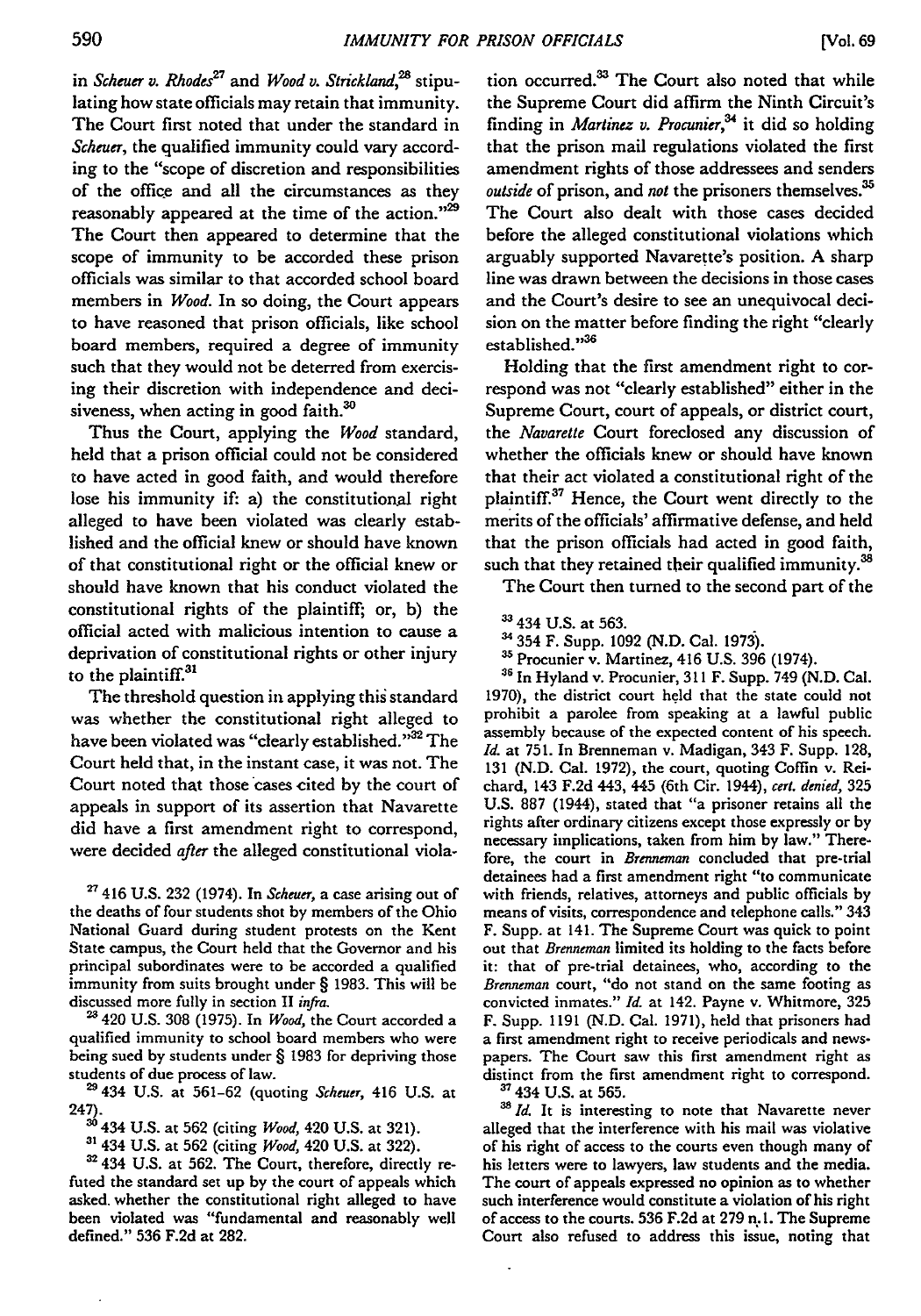*Wood* standard to determine if the prison officials had acted with malice.<sup>39</sup> Justice White quickly dispensed with this part of the test **by** holding that the Court only granted certiorari on the issue of negligence. The question of malicious intent was therefore left unresolved.

After granting the prison officials a qualified immunity and holding that these officials had retained that immunity, the *Navarette* Court finally addressed the issue on which it granted certiorari: whether negligence states a cause of action under section **1983.** Justice White, however, avoided answering the question. In a footnote, he explained that because the case was disposed of on immunity grounds, the issue of whether a negligent deprivation of a constitutional right states a cause of action under section 1983 did not have to be addressed.<sup>40</sup>

Dissenting, Chief Justice Burger recognized that the majority had considered the wrong issue. According to Burger, the question considered should have been "whether a negligent failure to mail certain of a prisoner's outgoing letters stated a cause of action under section **1983";** the question on which certiorari was granted. He interpreted the majority's decision as, instead, addressing the question of whether the petitioners in this case were immune from suit for damages brought under section **1983** for the negligent deprivation of a constitutional right.<sup>41</sup>

Burger addressed the issue of negligence **by** first the issue of whether Navarette's claim was properly dismissed **by** the court of appeals.<sup>41</sup>

Burger addressed the issue of negligence **by** first complaining that he did not understand exactly what was alleged **by** Navarette. Burger was not sure whether the negligence was in the officials' inability to understand the prison mail regulations, or in their confiscating the mail because they were mistaken as to its nature.<sup>42</sup> Nevertheless, Burger concluded that as "neither the language nor the legislative history of **1983** indicated that Congress

Navarette was foreclosed from asserting such a claim as the claim was dismissed with prejudice in an earlier phase of the case. 434 **U.S.** at **565** n.12.

434 **U.S.** at **563.**

40 at **563** n.14.

*41 Id.* at **567** (Burger, **C. J.,** dissenting). This confusion of issues appeared to Burger as a departure from the Supreme Court Rule **23 (1)** (c). This rule stipulates that: "only the questions set forth in the petition or fairly comprised therein will **be** considered by the Court." Nor did this case, according to Burger, fit into one of the exceptions to this rule. See R. STERN & E. GRESSMAN, **SUPREME CoURT** PRAcrim **297** (4th ed. **1969). 42 434 U.S.** at **567** (Burger, **C. J.,** dissenting).

intended to provide remedies for negligent acts," the section **1983** defendant must "exhibit deliberate indifference to the risk of causing" a constitutional injury to be held liable.<sup>43</sup> Burger did not, however, substantiate this assertion.

Justice Stevens, also writing in dissent, attacked the majority for granting the qualified immunity without carefully considering whether there was common law precedent for extending the immunity, and for failing to establish carefully the scope of the immunity.<sup>44</sup> Stevens saw this practice as a continuation of the trend established in *O'Connor* v. Donaldson,<sup>45</sup> where the Court had also refused to support the extension of a qualified immunity to a mental hospital superintendent through the use of either common law precedent or policy considerations. Stevens felt that **by** automatically assuming that prison officials had the same immunity as school board members, and **by** failing to stipulate clearly whether the officials under review had discretionary or ministerial functions,<sup>46</sup> the Court was indicating that the type of **job** a state employee had was irrelevant to the question of whether he should be accorded a qualified immunity.<sup>47</sup> This, Stevens pointed out, was contrary to the Court's practices in the past.<sup>48</sup>

Assuming that negligence does state a cause of action under section **1983,** Stevens examined whether the prison officials acted in good faith. Stevens based his theory upon the broader principles underlying the standards set up in *Scheuer and Wood."9* To Stevens, the "heart of a good faith defense is the manner in which the defendant has carried out his job."<sup>50</sup> To retain this immunity, the official must "believe he was acting within the sphere of his official responsibility."<sup>51</sup> Stevens' reasoning then followed the **route** opened **by** *Scheuer.* **By** varying the scope of the qualified immunity according to the degree of discretion and responsibilities of the office holder, Stevens allowed for an extension of this immunity to all state officials.<sup>52</sup> However, in the spirit of *Scheuer,* Stevens appears to have insisted that officials with different degrees

4 422 **U.S. 563 (1975).**

- 48 **IA** at **569.**
- **491,d** at **570-71.**
- **50 Id** at **570.**

*5 <sup>2</sup> Id* at **569.**

<sup>43</sup> *Id.* at 568.

*<sup>&#</sup>x27;"* **Id** at **568-69** (Stevens, **J.,** dissenting).

<sup>46</sup> As will be pointed out in section **II,** *infia,* the Court appears to have kept the ministerial-discretionary distinction intact.

<sup>47 434</sup> **U.S.** at **569** n.3. (Stevens, **J.,** dissenting).

<sup>5&#</sup>x27;Id at **571.**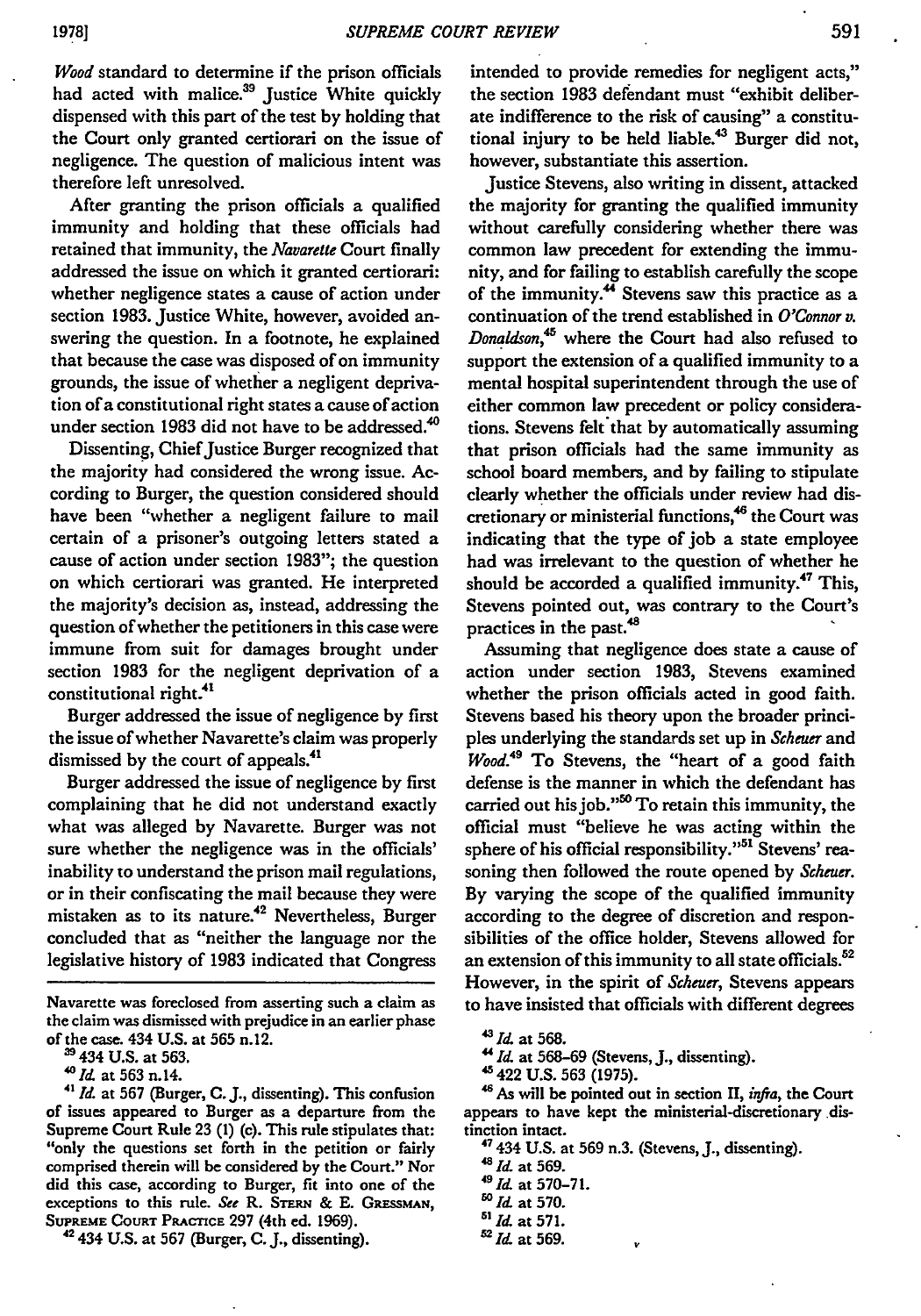of discretion be held to different standards for retaining their immunity.<sup>53</sup> Thus, those officials "without policymaking responsibility **...** [could] establish their defense **by** showing that they abided **by** the institution's regulations or **by** its long-followed practices."<sup>54</sup> On the other hand, the upperlevel official would be expected to know whether his actions, including the regulations he promulgates, violate the constitutional rights of his charges.<sup>55</sup>

As a lower-level official could present a good faith defense and achieve immunity **by** showing that he abided **by** the institution's regulations, Stevens' reciprocal proposition was that the immunity could be lost **by** showing that a lower-level official disregarded those regulations. Consequently, taking Navarette's allegations as true, Stevens determined that if the lower prison officials were found to have negligently disregarded the prison mail regulations, they would not be able to establish that they had acted in good faith.<sup>56</sup> Furthermore, Stevens disregarded the fact that the Court had granted certiorari on the negligence claim only, and Stevens addressed the issue of malice under the second part of the *Wood* standard. Assuming Navarette could prove his allegations, Stevens noted that the confiscation of Navarette's mail as punishment for his legal activities would constitute an intent to "cause a deprivation of constitutional rights, or other injury,"<sup>57</sup> thus defeating a claim of good faith. Moreover, according to Stevens, a jury might find that the officials' "animus toward Navarette **...** tainted their handling of his mail" and so caused their negligence.<sup>5</sup>

Stevens continued his inquiry as to whether the defendants exhibited bad faith **by** declaring that while Navarette's first amendment right to correspond was not "clearly established" in **1971,** the right of access to the courts was. Therefore, the prison officials should have known that they were violating this right **by** interfering with Navarette's mail, as many of the letters were addressed to law students and legal aid groups. Stevens explained that while Navarette could not bring suit under section **1983** for the deprivation of this. right, he could still use the violation as indicative of the defendants' lack of good faith.<sup>59</sup> Thus, Stevens

 *3Id* at **571.** <sup>54</sup>*55***id.** *Id.* <sup>56</sup>*Id.*<br><sup>56</sup>*Id.* at 572.<br><sup>57</sup>*Id.* (citing 420 U.S. at 322). 434 U.S. at 572. *Id* at **573-74.**

believed that the prison officials might in fact have acted in bad faith and concluded that the Court prematurely reached the merits of the affirmative defense.<sup>60</sup>

**II**

Given the Court's failure to provide detailed support for its decision to extend a qualified immunity to prison officials, it is necessary to distinguish those characteristics that the official under review must possess to be accorded a qualified immunity and to determine the scope of the immunity. In earlier section **1983** cases, the Court focused on three characteristics, or indicia, in determining whether and to what extent a qualified immunity should be extended. The Court considered the official's need to rely on information gathered from traditional sources within his organization; to assess a variety of options in making complex and subtle decisions; and to make these decisions swiftly. All three of these factors, individually and in combination, are elements in ascertaining the degree of discretion exhibited **by** the official in his daily decisions.

The Court first used these factors in *Pierson v. Ray.6'* There, an interracial group of ministers sued a judge and two policemen under section **1983** for false arrest and imprisonment.<sup>62</sup> The Supreme Court **held** that the judge who convicted the ministers was absolutely immune from suits for damages brought under **<sup>198</sup> <sup>3</sup><sup>63</sup>**and the policemen were entitled to a qualified immunity. The Court determined that the Congress did not intend to destroy

<sup>60</sup> Id. at 574. Stevens appears to have separated the issue of whether an official has acted in good faith from the issue of whether the defendant can be liable for violating the constitutional right in question. However, in reviewing the Court's previous § **1983** cases, it appears that bad faith must be established **by** showing that the defendant intended to deprive the plaintiffof the specific constitutional right being sued upon, or **by** showing that the defendant should have known that his actions violated that particular right. Thus, contrary **to** Justice Stevens' notion, it appears that in a § **1983** suit, the question of whether or not the defendant acted in good faith so as to retain his immunity, and the question of whether the defendant was liable for actually violating the plaintiff's rights, are one and the same. **61 386 U.S.** 547 **(1967).**

<sup>62</sup> The ministers were arrested while trying to enter a "white only" waiting room in an interstate bus terminal situated in Mississippi. They were convicted for refusing to obey a police order to disperse after the police had determined that the ministers' presence was a potential source of violence. After their conviction was reversed on appeal, the minsters brought suit. *Id.* at 549-50.

*Id.* at **553-54.**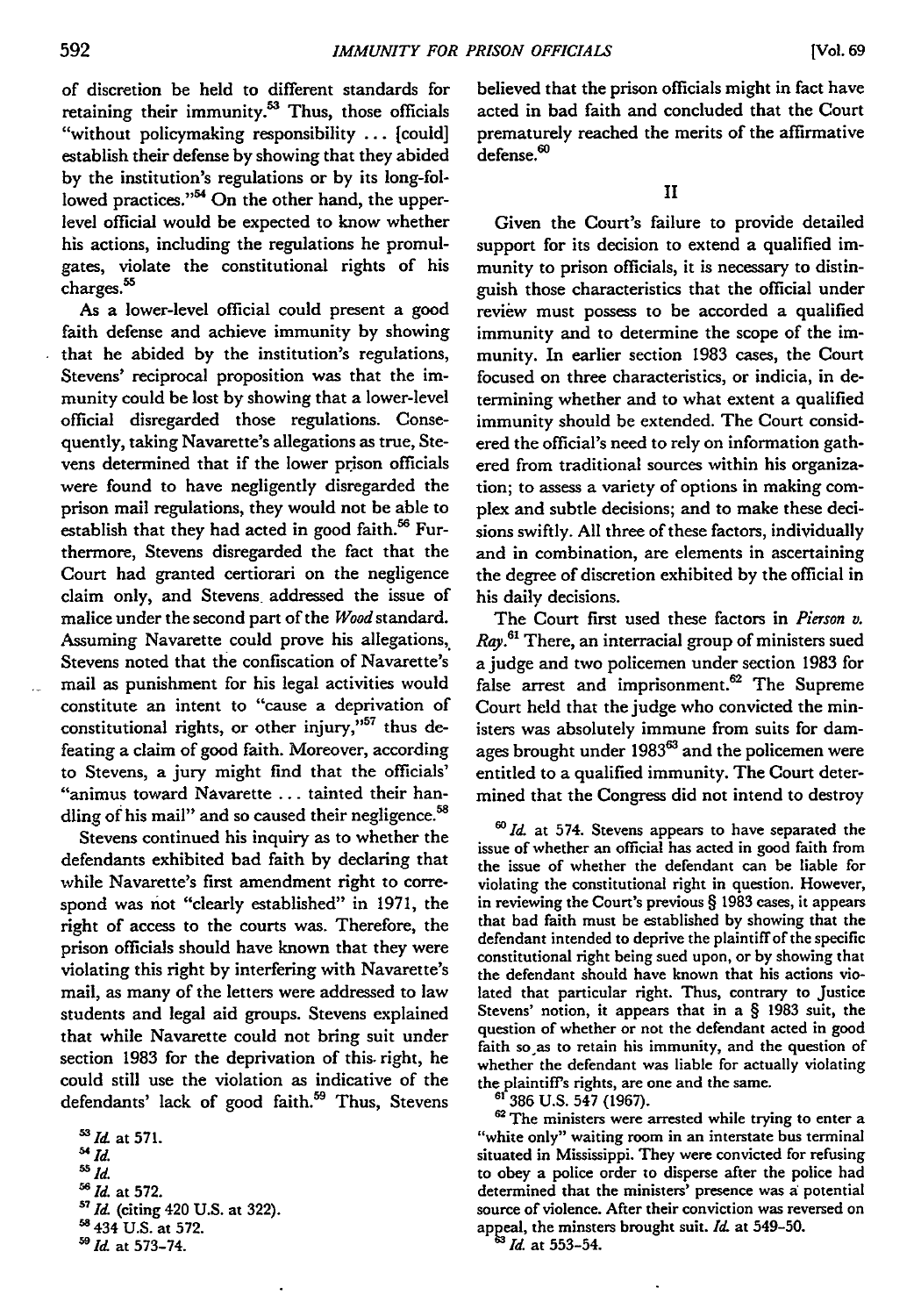the common law defenses to false arrest of good faith and probable cause with the passage of section **1983.** Without this defense, the Court reasoned that the officer, who must quickly decide whether or not to make an arrest, would be in the position whereby he either neglected his duty where probable cause existed, or made the arrest only to be dragged into court **by** a subsequently vindicated defendant.<sup>64</sup> Thus, it was the discretion involved in having to decide swiftly whether or not to make an arrest which prompted the Court to accord policemen a qualified immunity.<sup>65</sup>

The Court in *Scheuer* **v.** *Rhodes66* used a similar rationale in extending a qualified immunity to a governor and his principal subordinates.67 In *Scheuer,* the personal representatives of the estates of the four students killed at Kent State sued the Governor of Ohio and various other state officials under section **1983** for "intentionally, recklessly, willfully and wantonly" causing an "unnecessary deployment" of the National Guard on the campus which resulted in the deaths.<sup>68</sup> The Court, having *Pierson* as precedent, noted that the decision to employ the guard to quell civil disorder was one that had to be made, "swiftly and firmly," from "virtually infinite" choices, in a time of "confusion and ambiguity."<sup>69</sup> Moreover, as these decisions were based-on information supplied **by** lower-echelon employees the officials were prey to the problems inherent in relying on information gathered **by** others.70 The *Scheuer* Court realized that as these decisions were more complex and more subtle than those made **by** lower-level officials, it was obvious that top-level executive branch officials required an even greater degree of discretion than lowerlevel officials such as policemen.<sup>71</sup> Thus, the Court constructed the concept of a "varying scope" of immunity. The variation was determined, in part, **by** the degree of discretion and responsibility exhibited **by** the official.72 In varying the scope of the

**71** *Id* at 247.

**72 Id** The standard set out in *&Iheuer* noted that: [I]n varying scope, a qualified immunity is available to officers of the executive branch of government, the variation being dependent upon the scope of discretion and responsibilities of the office and **all** the circumstances as they reasonably appeared at the time of the action on which liability is sought to

immunity to accord with the degree of discretion exhibited **by** the higher level official, the Court constructed a subjective standard for determining whether the official retained his immunity. Thus, it was the "existence of reasonable grounds for the belief formed at the time and in light of all the circumstances, coupled with good faith,"73 that formed the basis of this immunity.

**By** further varying the scope of the immunity, the Court, in *Woody. Strickland,7 '* was able to exiend a qualified immunity to an official exhibiting less discretion. In *Wood,* three students who claimed that their rights to due process of law were violated by their expulsion from public school, had sued the individual school board members under section **1983.Ts** In extending a qualified immunity to the school board members, the Court again supported its extension of the immunity and determined its scope, by comparing the duties of the defendant officials with those factors indicating the degree of discretion required by those officials.<sup>76</sup> The Court reasoned that a school board member, having to "judge whether there have been violations of school regulations and if so, the appropriate sanctions for the violations"<sup>77</sup> required some degree of discretion and therefore a qualified immunity of comparable scope.<sup>78</sup> Sensing that the scope of this immunity should be less than that accorded a high level official of the executive branch, the Court stipulated that:

a school board member is not immune from liability for damages under § **1983** if he knew or reasonably should have known that the action he took within

<sup>75</sup> The students were expelled for violating a school regulation prohibiting the use or possession of intoxicat**ing** beverages at school or school activities. *Id* at **310.**

<sup>6</sup> The Court noted that school board officials must rely on "traditional sources" for gathering information, and analogized between the executive branch official faced with civil disorder and the school official having to reach a prompt decision upon confronting disruptive student behavior. 420 **U.S.** at **319.**

<sup>78</sup> The Court concluded that a school board member faced with this type of discretionary decision, like police- men and governors, would be deterred from exercising his judgment with independence and decisiveness if he was not granted some type of immunity from monetary suits. 420 **US.** at **320.**

**<sup>6&#</sup>x27;** *Id.* at **555. .***Id. Accord,* Scheuer v. Rhodes, 416 **U.S. 232** (1974).

**<sup>66</sup>** 416 **U.S. 232** (1974).

**<sup>67</sup>** *Id.* at 247.

**<sup>68</sup>** *Id* at **235.**

**<sup>69</sup>** *Id* at 246-47.

**<sup>7</sup>** *Id.* at 246.

be based. It is the existence of reasonable grounds for the belief formed at the time and in light of all the circumstances, coupled with good-faith belief, that affords a basis for qualified immunity for acts performed in the course of official conduct.

*Id.* at 247-48.<br>
<sup>73</sup>*Id.* at 247-48.<br>
<sup>74</sup> 420 U.S. 308 (1975).

 $^{\pi}$  Id.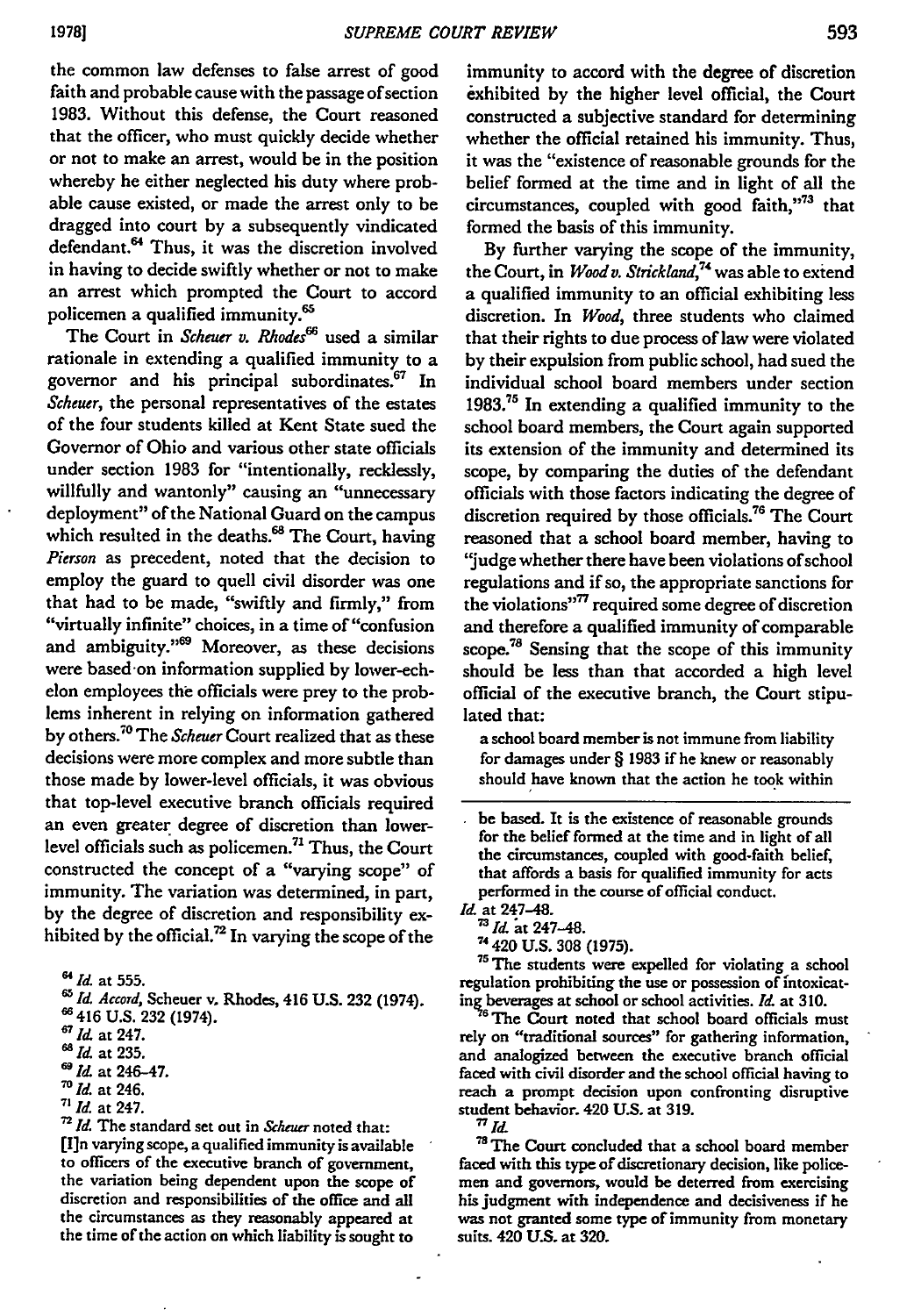his sphere of official responsibility would violate the constitutional rights of the student affected, or if he took the action with the malicious intention to cause a deprivation of constitutional rights or other injury.<sup>79</sup>

Unlike the more subjective standard set up in *Scheuer,* the *Wood* standard was at once both subjective and objective, $60$  as the "standard of conduct [was] based not only on permissible intentions, but also on knowledge of the basic unquestioned constitutional rights of his charges."<sup>81</sup> Thus, either malice or an "ignorance or disregard of settled indisputable law<sup>382</sup> would serve as bad faith under the standard.<sup>83</sup>

While the Court in *Wood* hinted that it was limiting its extension of this qualified immunity to the "specific context of school discipline," $84$  the extension of this immunity to a mental hospital superintendent in *O'Connor v. Donaldson*,<sup>85</sup> established that the *Wood* standard was applicable to all officials whom the court felt required such protection. Surprisingly, Justice Stewart, writing for the Court, never supported his opinion by citing either common law or policy considerations. Consequently, *O'Connor* has been cited as indicating that the Court, in granting a qualified immunity, will not distinguish between those officials having discretionary functions and those having ministerial duties.<sup>86</sup> This does not appear to be so clear, however, for while the *O'Connor* case was before the court of appeals, that court recognized that mental hospital superintendents do exercise some discre-

**80** The Court noted this in *Wood,* 420 U.S. at 321, and commented: "The disagreement between the court of appeals and the district court over the immunity standard in this case has been put in terms of 'objective' versus 'subjective' test of good faith. As we see it, the appropriate standard necessarily contains elements of both." **8'** 420 **U.S.** at **322.**

*82Id.* at **321.**

<sup>83</sup> This semi-objective standard basically states that bad faith can be no more than a type of negligence, for under tort **law, a** person **who** has exercised his own best judgment may still be negligent if his behavior is outside the norm of ordinary prudence.

**84** 420 **U.S.** at **322.**

ss 422 **U.S. 563 (1975).** In *O'Connor,* a former mental patient claiming that he was not dangerous to himself or anyone else, sued the official who would not grant his release for damages under § **1983.** The defendant claimed "he was acting pursuant to state law, which he believed authorized [the] confinement" and thus was acting in good faith. The Court remanded the case to the court of appeals to reconsider O'Connor's claim in light of the standard set out in *Wood.*

**86** Bryan v. Jones, **530 F.2d** 1210, 1214 (5th Cir. **1976).**

tion.<sup>87</sup> Furthermore, it does not appear that Justice White, in *Navarette,* believed that the distinction was dead, as he made sure to note that the officials involved therein were prison officials with discretionary functions.<sup>88</sup>

With this precedent before it the *Navarette* Court was able to justify extending a qualified immunity to prison officials in the manner it did. *Scheuer and Wood* indicated that an official's scope of discretion would determine the scope of that official's immunity. *Wood* also established a standard for officials exhibiting a lower degree of discretion than a top ranking executive branch official. *O'Connor* recognized that the Court was determined to extend this immunity to more state officials in the future and indicated that the Court need not spell out what factors were considered in according the immunity as had been done in earlier section 1983 cases. Thus, all that remained in the way of determining who was to be accorded this immunity, were the policy considerations discussed in the Court's earlier section 1983 cases and the stipulation that for an official to be accorded a qualified immunity he must, at the very least, have a discretionary function. As the Court in *Navarette* stipulated that the officials involved had discretionary functions, and as it had assumed that their degree of discretion was similar to that of the school board members in *Wood,* the Court, it seems, believed that those policy considerations discussed in *Pierson, Scheuer* and *Wood* continued to support the decision made in the present case. Consequently, the Court might have felt that the mere citing of court of appeals decisions that had already accorded an immunity to such officials, was enough support for its decision.<sup>89</sup>

III

The extension of a qualified immunity to some prison officials seems warranted and logical. How-

**'** Donaldson v. O'Connor, 493 F.2d 507 (5th Cir. 1974). While the defendant in *O'Connor* did not have to make quick decisions of as complex a nature as did the police in *Pierson* or the officials in *Scheuer,* he did have to exhibit some discretion in his job. While before the court of appeals, O'Connor pointed out that superintendents of mental institutions are empowered to release patients when in their own judgement these patients are no longer in need of confinement. The court of appeals did not refute the fact that O'Connor's **job** entailed elements of discretion but ruled that for an immunity to be accorded, the officer must have a discretionary function and act in good faith.

**<sup>88</sup>**434 **U.S.** at **561** n.7.

**<sup>89</sup>**One case in particular, Hoit v. Vitek, 497 **F.2d 598** (1st Cir. 1974), appears to have considered the character-

**<sup>79</sup>** 420 U.S. at 322.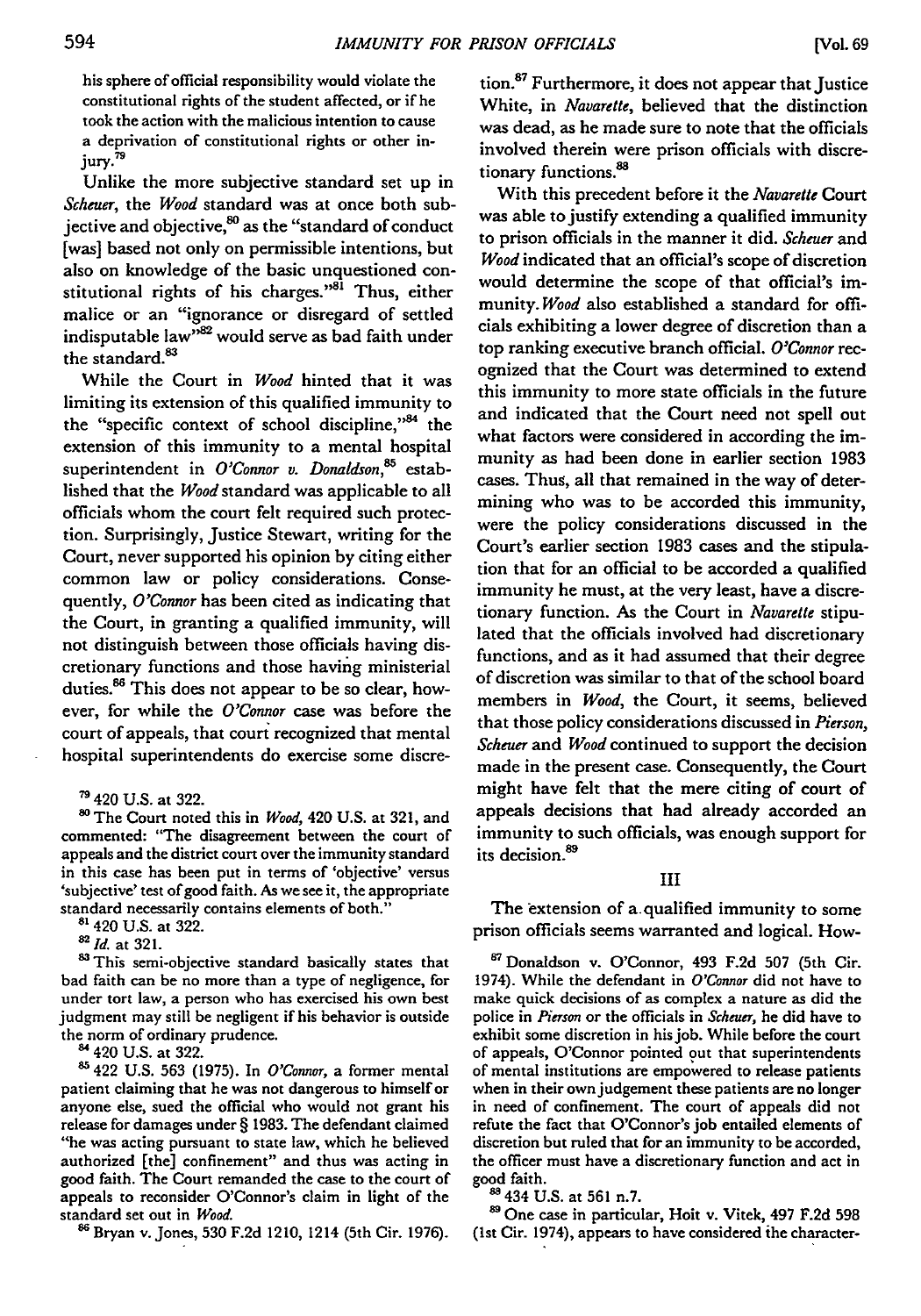ever, Justice White in *Navarelle* might have more clearly noted that the officials under review had discretionary functions **by** pointing this out in the text instead of in a footnote. This was especially true in this case as Justice Stevens, dissenting, indicated that there was some question whether or not one of the officials accorded an immunity had the ministerial function of bagging and delivering prisoner mail.90 In light of *O'Connor,* White's carelessness adds to the confusion over whether or not officials with ministerial functions are to be accorded a qualified immunity. Moreover, instead of giving only' a vague idea of the scope of their discretion with reference to several court of appeals cases that had already accorded prison officials a qualified immunity, an analysis similar to that employed by the Court in *Pierson, Scheuer, and Wood,* would have been more appropriate.

The *Navarelle* Court, in extending the qualified immunity to prison officials having discretionary functions, could have followed its steps in *Scheuer* more closely by setting up a sliding scale of immunity, varying according to the scope of discretion needed by the particular official. This was the position endorsed by Justice Stevens.<sup>91</sup> This approach would have meant that the Court could not only have distinguished between a prison administrator and a school board member, but that the Court could have also distinguished between the different prison officials involved in this case. For instance, the Director of the State Department of Corrections surely employs a different scope of discretion in carrying out his tasks than does the prison official in charge of handling incoming and outgoing mail.

However, it should be noted that the standard advocated by Justice Stevens does two things. First, it softens the *Wood* standard because ignorance

could now be offered as a defense.<sup>92</sup> For instance, a lower-level official could follow regulations and never know that he was in violation of the Constitution. Secondly, while the standard requires a higher degree of knowledge of basic constitutional rights from upper-level officials, as the type of decision to be made becomes more subtle and complex and the circumstances more chaotic, the standard of reasonableness becomes more vague. Hence, as to his knowledge of the "unquestioned" constitutional rights, an upper-level official would be expected to be more knowledgeable than his subordinates, while the parameters establishing whether a lower-level official acted reasonably, are better defined.

The *Navarette* Court's assertion that a constitutional right must be "clearly established" before an official can be expected to know that his action violated that.right, is well supported **by** earlier Supreme Court cases.<sup>93</sup> However, the Court, in placing so much emphasis on the issue of clarity may unnecessarily have invited difficult decisions in the future. The Court in Wood seemed to indicate that the phrases, "settled indisputable law" and "unquestioned constitutional rights," were synonymous with the phrase, "clearly established."<sup>94</sup> Justice Powell, dissenting in *Wood,* criticized the majority rule established because it held the school board member to the responsibility of knowing the answers to very normative questions. Requiring a knowledge of "settled indisputable law" and "unquestioned constitutional rights," was, to Powell, not "likely to be self-evident to constitutional law scholars-much less the average school board member."95 The Court in *Navarette* hints at an even more arduous task, in that the clarity of a right may be evaluated by reference to the opinions of the Supreme Court, the courts of appeals, or the district courts.<sup>96</sup>

Finally, it is hard to understand why the Court granted certiorari on the issue of whether negligence can serve as a cause of action in a section **1983** suit, but never answered the question. In skipping over this question to address the question of immunity, Justice White seems to have assumed that negligence can state a cause of action under

**94** 420 **U.S.** at **321-22.**

**<sup>96</sup>**434 **U.S.** at **565.**

istics of the position of prison warden in according the immunity. For instance, the court stated that; **"A** prison warden, charged with controlling an unwilling population aided **by** perhaps an inadequate number of guards, faces the most demanding and delicate decisions as to the nature and extent of the sanctions he should impose and the timing and effect of their removal". *It.* at **601.** Moreover, the court recognized that a warden must often act swiftly to control "impending disturbances which might overtax the control capacity of a prison." **Id.** at 600. Consequently, it is possible that the *Navareuc* Court, rather than looking at the factual situation in the case before it, looked at the nature of the job as described **by** the court of appeals in deciding that prison officials. should **be** accorded a qualified immunity.

**<sup>90</sup>**434 U.S. at 569 n.3 (Stevens, **J.,** dissenting).

*<sup>9&#</sup>x27; See* text accompanying note 54 *supra.*

**<sup>92</sup>***See Wood,* 420 **U.S.** at **321-22.** The *Wood* standard expects a knowledge of "basic, unquestioned constitutional rights," and this does not appear to leave room for ignorance at any level.

**<sup>9</sup>** *See Pierson,* 386 **U.S.** at **557;** *Wood,* 420 **U.S.** at **322.**

<sup>&</sup>lt;sup>95</sup> *Id.* at 329 (Powell, J., dissenting in part).